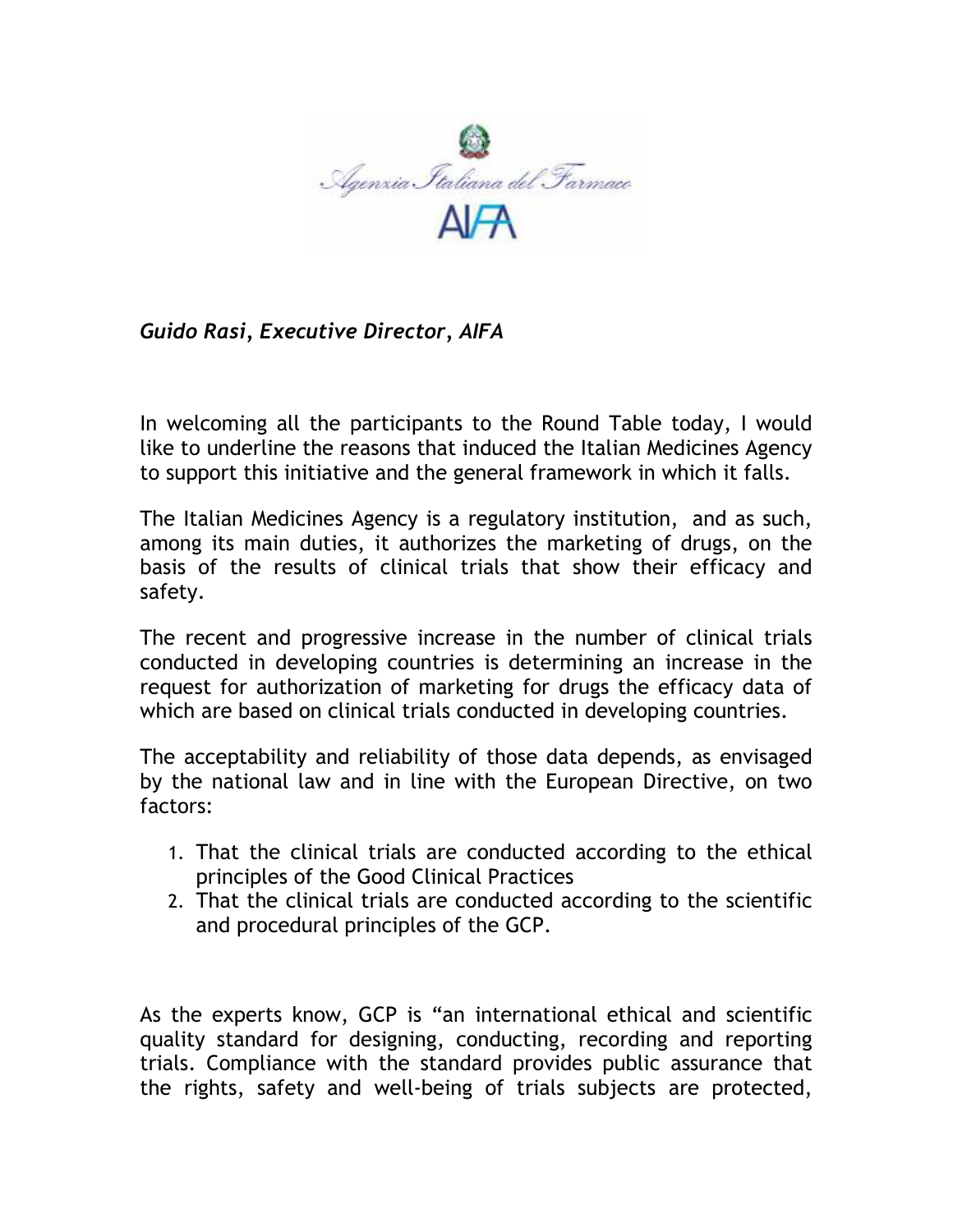consistent with the principles that have origin in the Declaration of Helsinki and that the clinical trials data are credible".

Among the ethical principles of the GCP to which the clinical trials have to conform in any country in which they are conducted, two have a fundamental relevance:

1) a trial should be initiated ad continued only if the anticipated benefits justify the risk;

2. the rights, safety and well-being of the trial subjects are the most important consideration and should prevail over interests of science and society.

Also the scientific and procedural principles of the GCP contain ethical considerations:

They state in fact the necessity that

- 1. the clinical trials be scientifically sound and described in clear, detailed protocols;
- 2. the protocols have received prior independent ethics committees approval
- 3. the trials be conducted in line with an approved protocol.

It is evident that the lack of these elements that ensure the scientific and methodological appropriateness of the trial represent a risk for the safety of the trials subjects and translates into a lack of protection of their fundamental rights.

What I said applies to any country, irrespective of whether it is developed or under developed and its compliance will be the more higher, the more the following instruments are in place:

1. Laws that permit the marketing of drugs only if duly authorized and that sanction any violations;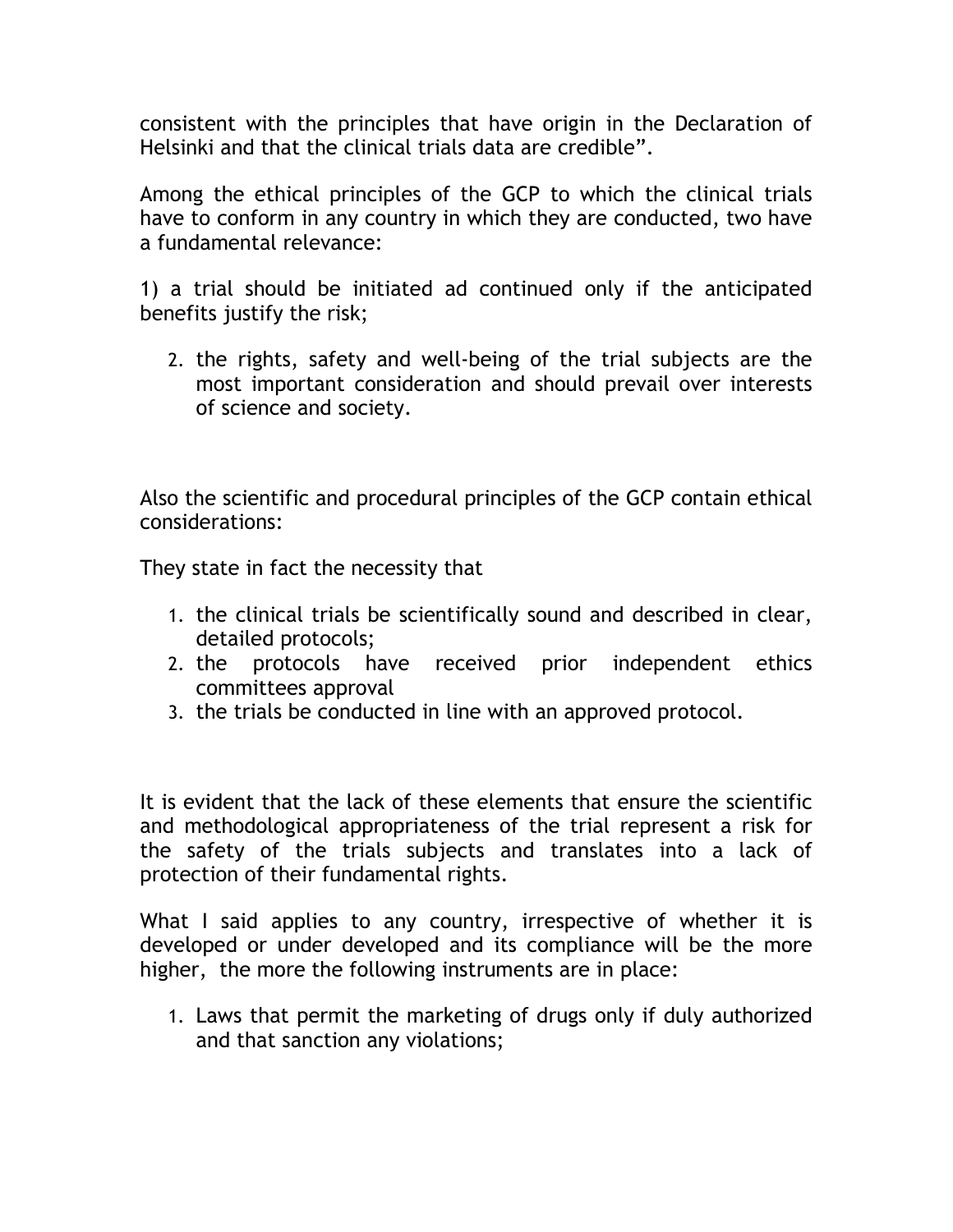- 2. Laws that permit trials of drugs only if previously authorized and that sanction any violations;
- 3. The actual existence of Research Ethics Committees, that can be truly independent and professionally sound;
- 4. Systems of control of clinical trials while they are being conducted, through the use of GCP Inspectorates.
- 5. Laws that envisage the possibility of refusal by the Regulatory Agencies to authorize marketing of drugs for which safety and efficacy has been shown through trials which are not conducted according to the GCP principles.

Numerous initiatives by International, regional and national organizations have been launched to collaborate with the developing countries in order to implement the points above mentioned.

These initiatives, that obviously only partially can be illustrated and discussed in this Round Table, in many instances are implemented without having a clear picture of what has been already done, what are the results and what is being done in the same geographical area, in the same field of study etc. As a consequence, there could be little knowledge of neglected areas of intervention or of the necessity for complementary interventions that can be more effective.

The Italian Medicines Agency, in collaboration with UNICRI, have considered the necessity to start a process, with this Round Table as a first step, to bring:

- 1. a reciprocal knowledge of what is being done in this field;
- 2. an evaluation on what has been done to date;
- 3. a continuous update on what is going to be done.

In other words, the Italian Medicines Agency, in collaboration with UNICRI and the other international organizations, the developing countries, the European Union and non European Union countries as well as the NGOs, aims to create a Clearinghouse Service that can provide a continuing assistance to professionals working in this field or who are directly or indirectly involved in the field of clinical trials conducted in developing countries.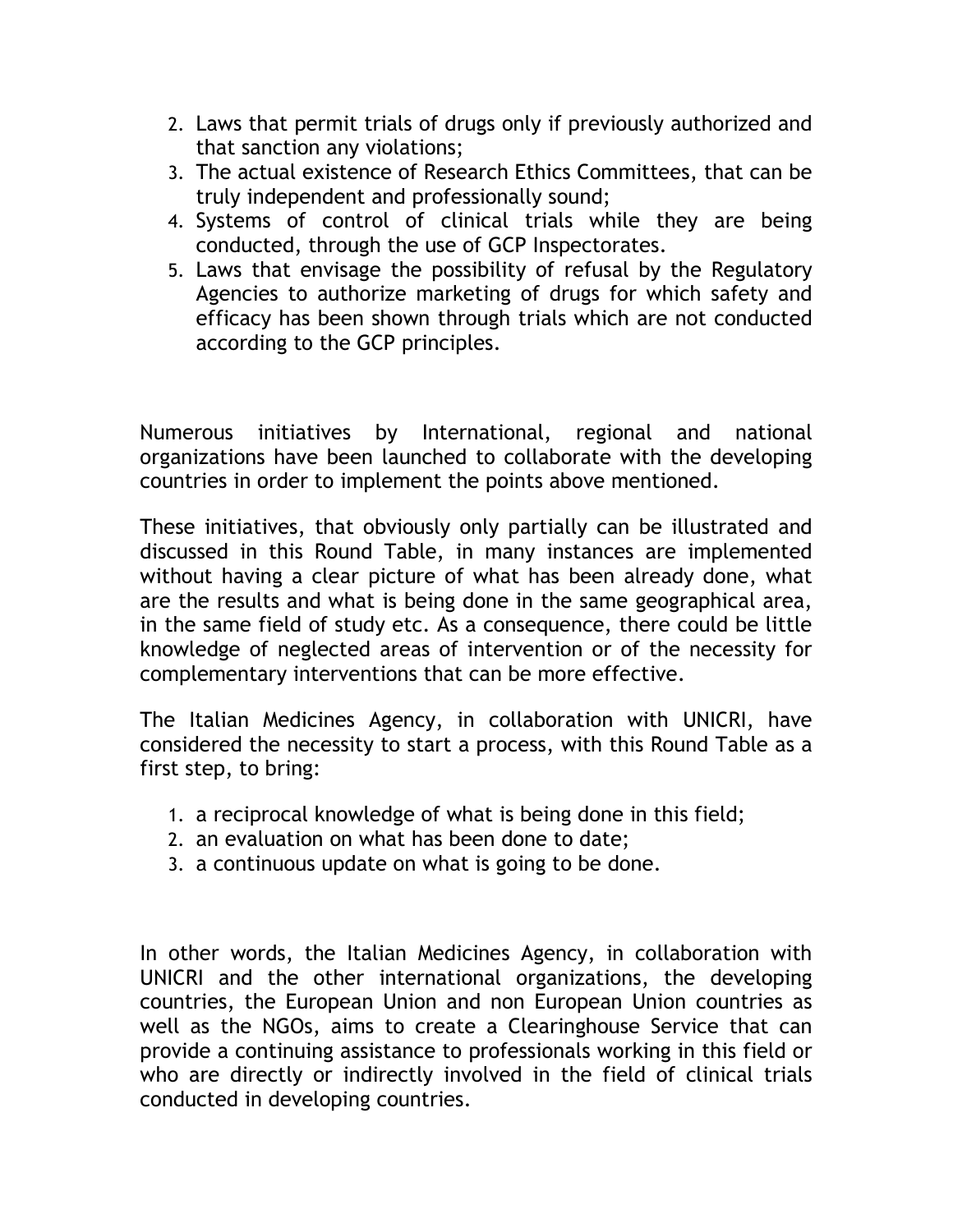This service will provide assistance for example to the different developing countries, beginning from those countries in Africa on which AIFA and UNICRI have carried out a research study that will be presented later in this meeting, the following information:

1) The laws and regulations governing this field for each country;

2) The existence of Research Ethics Committees and GCP **Inspectorates** 

3) The existence of centres or research groups with experience on conducting trials according to ethical principles of GCP, as shown by favourable reports from GCP Inspectorates

4) The existence of investigators that have followed training in GCP and in bioethics

5) Other elements that will emerge in the implementation process.

In this way, this service will allow the professionals to be up to date on the latest developments in the field as occurring in developing countries and will be useful in these circumstances:

- 1. An international, regional or national organization or a NGO wants to support a country through training programmes for investigators or for members of ethical committees or GCP inspectors.
- 2. A regulatory agency needs to verify the compliance to the principles of GCP for a certain clinical trial;
- 3. A scientific institution or a pharmaceutical company wants to conduct a clinical trial
- 4. A qualified institution wants to provide a consultancy for the issuance of regulation in the field and so on.

The implementation, the development and the immediate update of a map is also necessary that visualizes this type of interventions already adopted and/or planned in this field; a description of the normative situation and the organization of the clinical trials, a report of data on